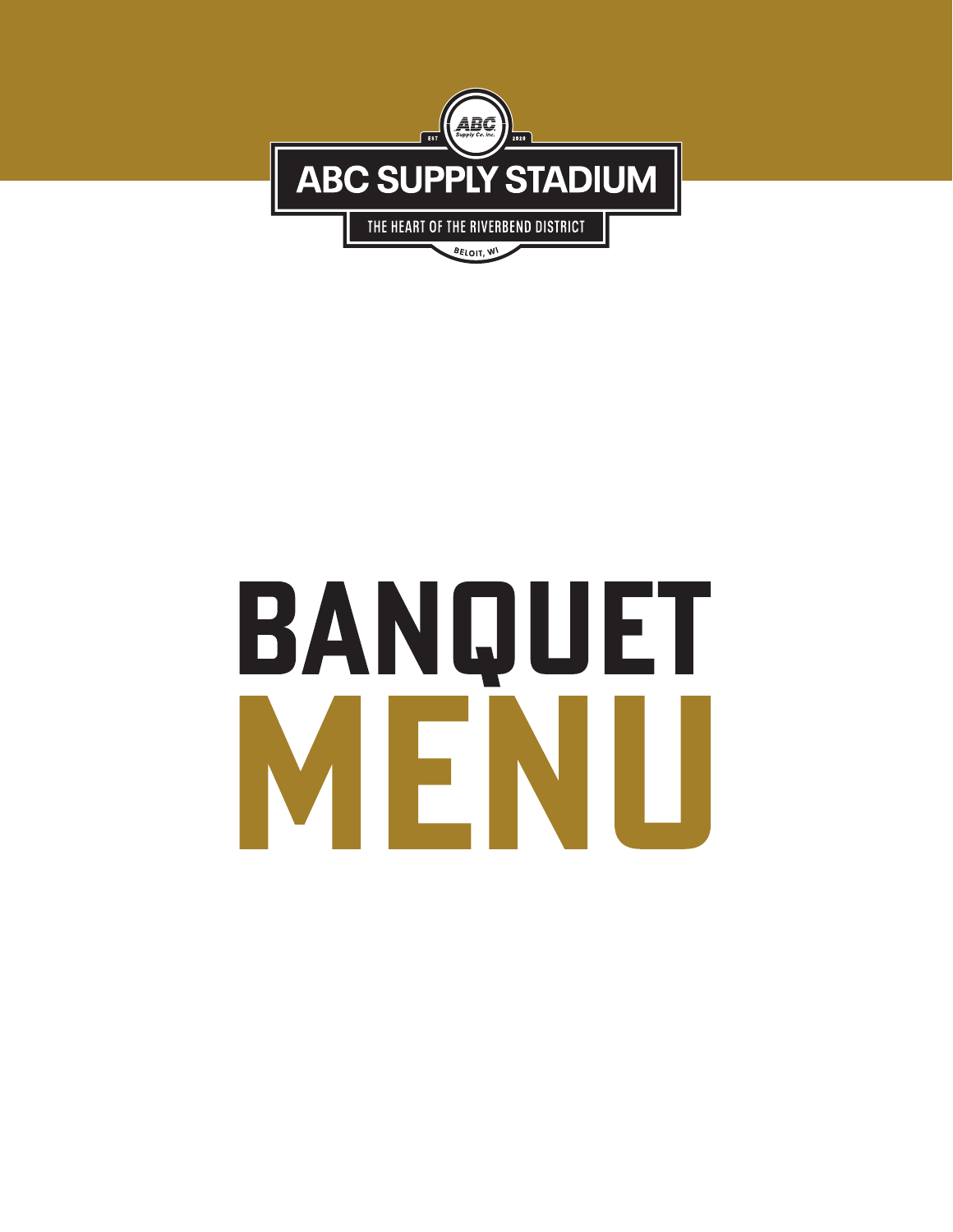### **BREAKFAST**

### **SERVED BUFFET STYLE | PRICED PER PERSON | 20 GUEST MINIMUM**

| Petit Danishes, Sliced Melon, Yogurt & Granola, Orange Juice, Coffee Service                             |  |
|----------------------------------------------------------------------------------------------------------|--|
| Scrambled Eggs, Sausage Links, Hash Potatoes, English Muffin, Sliced Melon, Orange Juice, Coffee Service |  |
| Vegetable Frittata, Mini Muffins, Sliced Melon, Hash Potatoes, Orange Juice, Coffee Service              |  |
| Muffins, Doughnuts, Danish, Orange Juice, Coffee Service                                                 |  |

### **A la Carte**

#### **PREPARED FOR 20 GUESTS**

### **Intermezzo**

#### **PREPARED FOR 20 GUESTS**

| Fresh sliced fruit, Vanilla Yogurt, Granola                                                                               |  |
|---------------------------------------------------------------------------------------------------------------------------|--|
|                                                                                                                           |  |
| Pretzel Bites with Spotted Cow Mustard, Tortilla Chips with Salsa and Guacamole                                           |  |
|                                                                                                                           |  |
| Fresh Buttered Popcorn, Triple Mix (Butter popcorn, caramel corn and cheese popcorn), Super Rope, M&Ms (Regular & Peanut) |  |

**vegan or accommodable vegetarian or accommodable gluten free or accommodable**

\*Consuming raw or undercooked meat, shellfish or eggs may increase your risk of foodborne illness. All food & beverage are subject to a 22% taxable service charge and a 5.5% State of Wisconsin & local sales tax.

**BANQUET MENU | 2 | ABC SUPPLY STADIUM**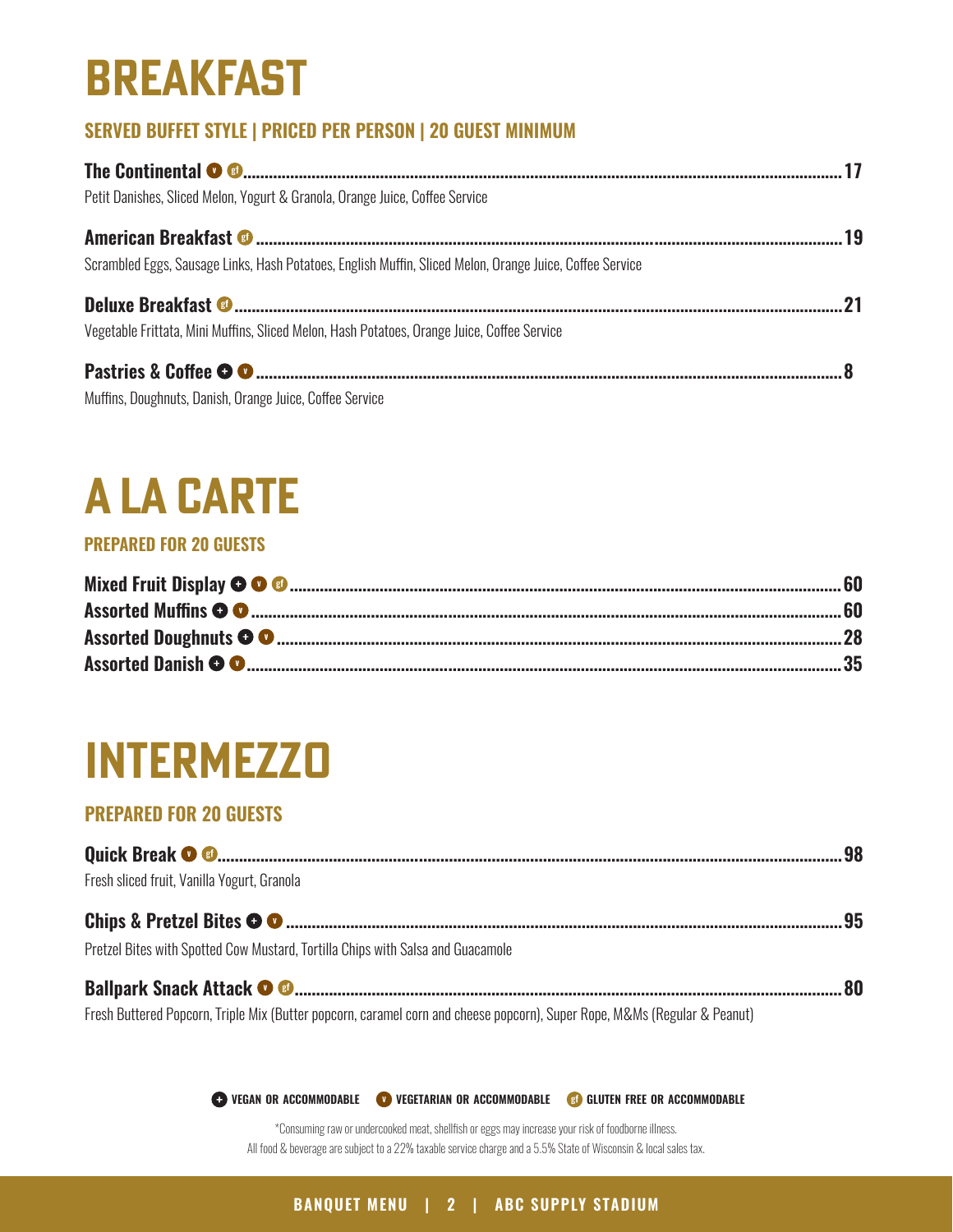### **lunch service**

#### **SERVED BUFFET STYLE | PRICED PER PERSON | 20 GUEST MINIMUM**

| Turkey & Ham Sandwiches, Chicken Noodle Soup, Crackers, Tossed Salad, House Dressing, Assorted Cookies                                                                                          |  |
|-------------------------------------------------------------------------------------------------------------------------------------------------------------------------------------------------|--|
|                                                                                                                                                                                                 |  |
| Meat Sauce or Vegetarian, Garlic Breadsticks, Caesar Salad, Tiramisu Cake                                                                                                                       |  |
|                                                                                                                                                                                                 |  |
| Choice of Chicken, Pork or Beef, Flour Tortillas, Spanish Rice, Seasoned Black Beans, Tomatoes, Lettuce, Sour Cream, Cheese, Chips & Salsa, Churros                                             |  |
|                                                                                                                                                                                                 |  |
| Chicken Breast with Marinara & Mozzarella Cheese, Roasted Red Potatoes, Seasonal Vegetables, Tossed Salad, House Dressing, Assorted Cookies                                                     |  |
|                                                                                                                                                                                                 |  |
| Pastrami, Corned Beef, Roast Beef, Smoked Turkey & Honey Ham, Swiss and Cheddar Cheese, Lettuce, Tomato, Onion, Kettle Chips,<br>French Onion Dip, Tossed Salad, House Dressing, Brownies       |  |
|                                                                                                                                                                                                 |  |
| Chicken Pesto, Turkey BLT & Mediterranean Vegetable Wraps, Tossed Salad, House Dressing, Kettle Chips, French Onion Dip, Assorted Cookies                                                       |  |
|                                                                                                                                                                                                 |  |
| Mixed Greens, Spinach, Baby Kale, Tomatoes, Mushrooms, Hard Boiled Eggs, Cucumber, Cheeses, Croutons, Onion, Bacon, Candied Walnuts,<br>Dried Cranberries, Assorted Dressings, Assorted Cookies |  |
|                                                                                                                                                                                                 |  |
| Pulled Pork Sandwiches, Grilled Chicken, BBQ sauce, Carolina Gold Sauce, Potato Salad, Baked Beans, Assorted Cookies                                                                            |  |
|                                                                                                                                                                                                 |  |
| All Beef Hot Dogs, Klement's Bratwurst, Potato Salad, Kettle Chips, Assorted Cookies                                                                                                            |  |
| $\mathsf{PLATED}\mathrel{\mathsf{LUNCH}}$ priced per person   20 Guest Minimum                                                                                                                  |  |
|                                                                                                                                                                                                 |  |
| Pulled Pork Sandwich, BBQ sauce, Potato Salad, Baked Beans, Cookies                                                                                                                             |  |
|                                                                                                                                                                                                 |  |
| Turkey BLT, Kettle Chips, Cookies                                                                                                                                                               |  |
|                                                                                                                                                                                                 |  |
| Grilled Chicken, Mixed Greens, Tomatoes, Mushrooms, Hard Boiled Eggs, Cucumber, Cheese, Croutons, House Dressing, Cookies                                                                       |  |

**vegan or accommodable vegetarian or accommodable gluten free or accommodable**

\*Consuming raw or undercooked meat, shellfish or eggs may increase your risk of foodborne illness. All food & beverage are subject to a 22% taxable service charge and a 5.5% State of Wisconsin & local sales tax.

#### **BANQUET MENU | 3 | ABC SUPPLY STADIUM**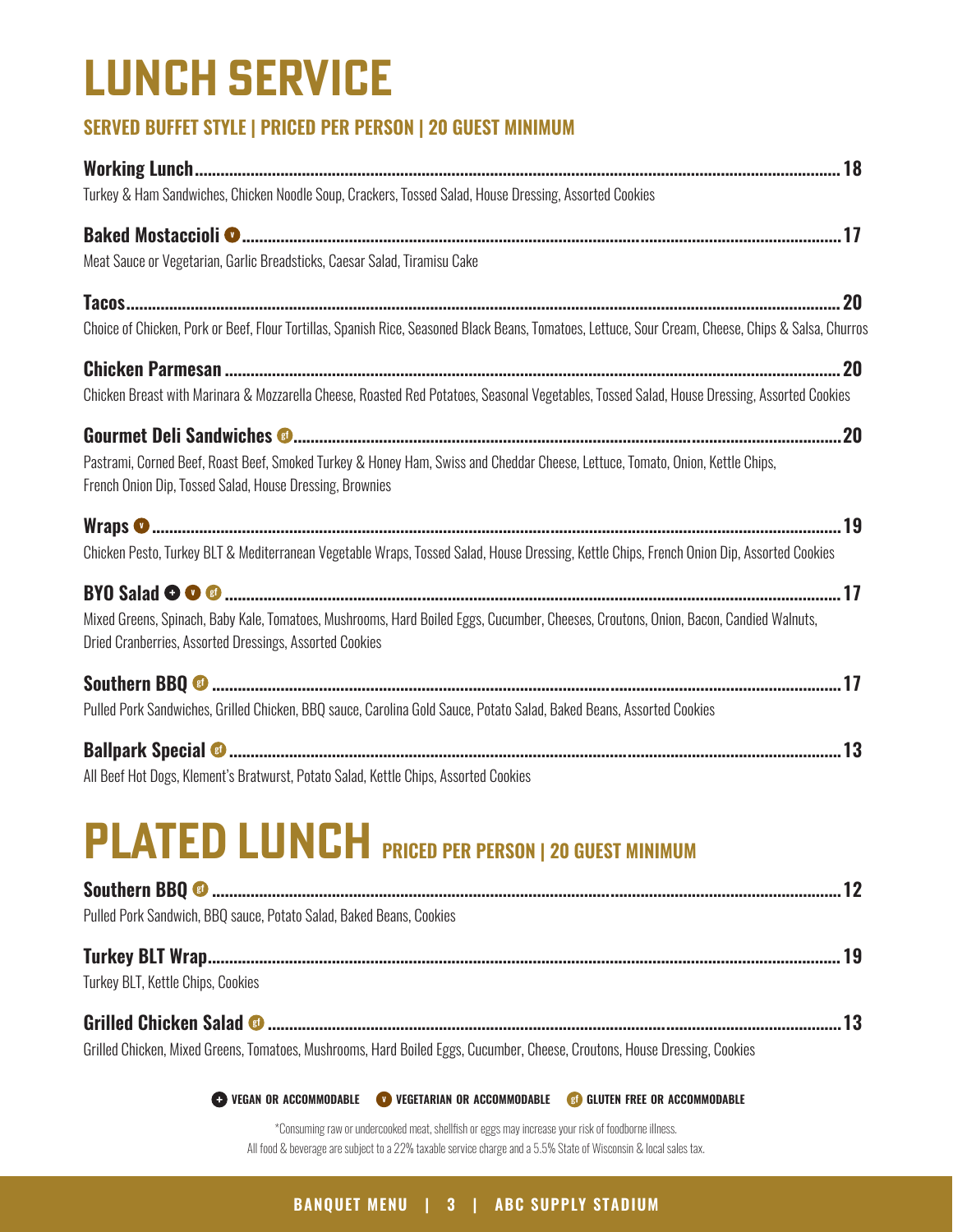### **cold appetizers**

#### **PLATTERS PREPARED FOR 20 GUESTS**

| Pretzel Bites with Spotted Cow Mustard, Tortilla Chips with Salsa and Guacamole                                                                                                 |  |
|---------------------------------------------------------------------------------------------------------------------------------------------------------------------------------|--|
|                                                                                                                                                                                 |  |
| Tortilla Chips, Two Salsas, Guacamole                                                                                                                                           |  |
|                                                                                                                                                                                 |  |
|                                                                                                                                                                                 |  |
| Local Cheese, Sausage, Fruit & Jams, Crackers                                                                                                                                   |  |
| Fresh Melon, Pineapple, Mixed Berries                                                                                                                                           |  |
| Choice of: Tomato, Mozzarella & Basil; Chicken, Peach and Crispy Prosciutto; Asparagus, Havarti & Roasted Red Pepper;<br>Strawberry, Balsamic & Goat Cheese; Boursin & Mushroom |  |
| Roasted Pepper Dip, Toast Points                                                                                                                                                |  |
| Grilled Vegetables, Pickled Onions, Marinated Olives & Artichokes, Italian Meats, Grain Mustard, Grilled Pita                                                                   |  |
| Capers, Red Onions, Egg, Tomatoes, Crackers                                                                                                                                     |  |
| Caramelized Onions, Horseradish Aioli                                                                                                                                           |  |
| Raw Tuna, Cucumber, Pickled Fresno, Scallion, Sesame Soy Glaze                                                                                                                  |  |
|                                                                                                                                                                                 |  |
| Fresh Mozzarella, Tomato, Basil Pesto, Balsamic Glaze                                                                                                                           |  |

**vegan or accommodable vegetarian or accommodable gluten free or accommodable**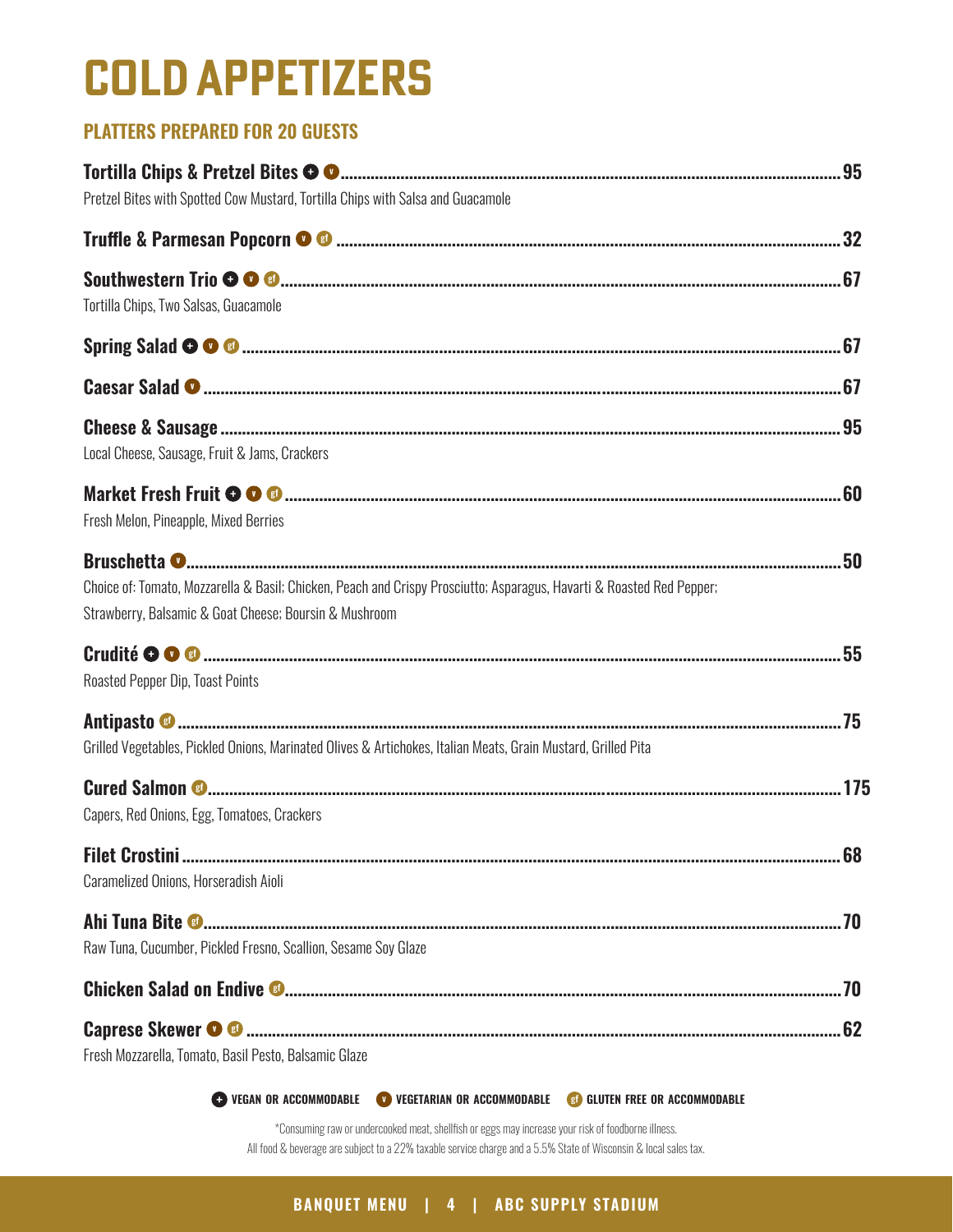### **hot appetizers**

#### **PLATTERS PREPARED FOR 20 GUESTS**

| Pork, Beef & Veal Meatballs           |  |
|---------------------------------------|--|
|                                       |  |
| Remoulade, Scallions                  |  |
| Cornbread, Pickled Red Onions         |  |
| Challah Bread, Cheddar, Tomato, Aioli |  |
| <b>Sesame Soy Sauce</b>               |  |
| Sweet Chili Glaze                     |  |
| Balsamic Glaze, Shaved Grana Padano   |  |
| Calabrian Aioli                       |  |
|                                       |  |
|                                       |  |
| <b>Fermented Honey</b>                |  |

**vegan or accommodable vegetarian or accommodable gluten free or accommodable**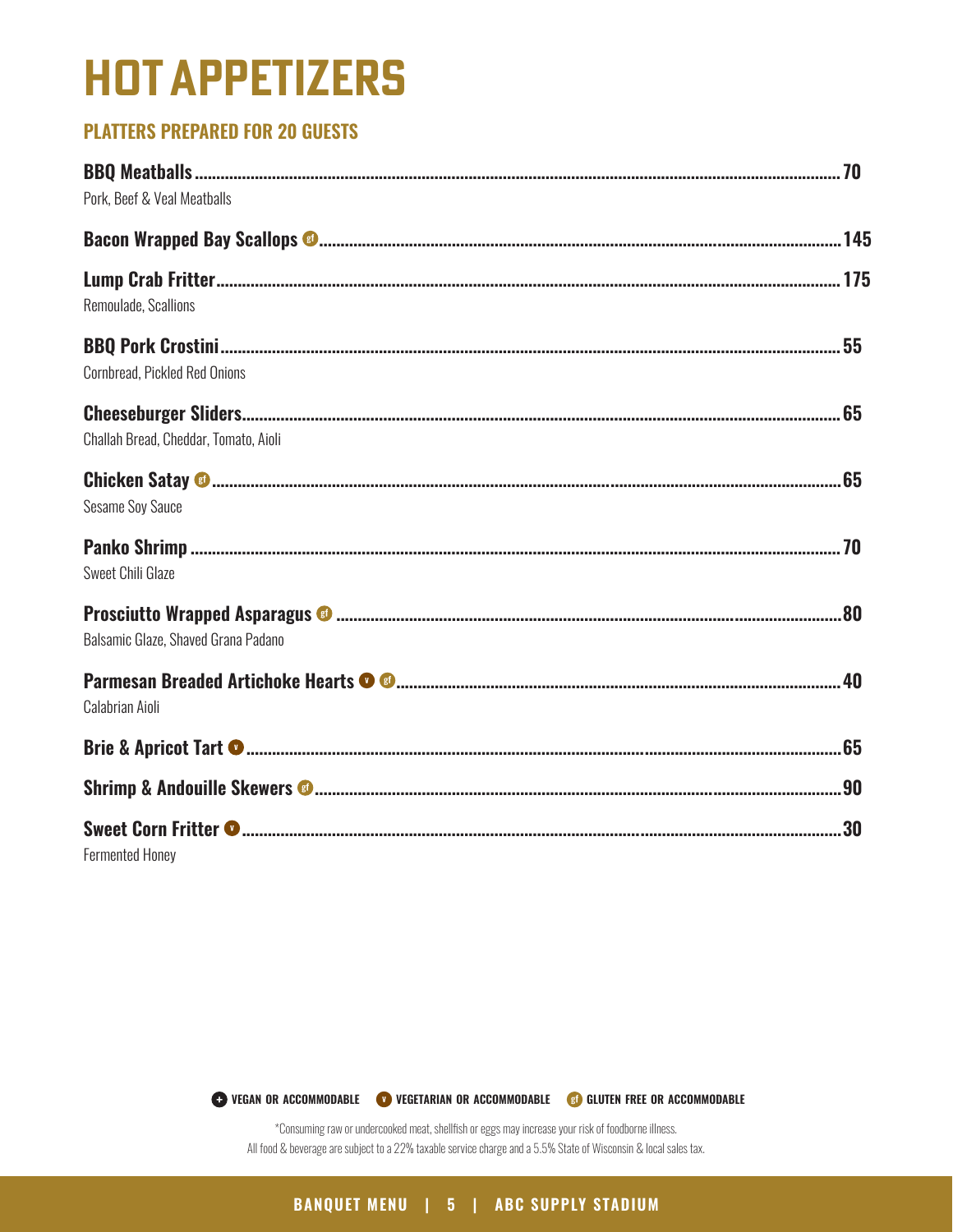## **Chef carving stations**

#### **SERVED BUFFET STYLE | PRICED PER PERSON | 20 GUEST MINIMUM**

Includes choice of one standard starch and vegetable.

| <b>Bourbon Cranberry Compote</b>       |  |
|----------------------------------------|--|
|                                        |  |
| Beef Jus, Horseradish                  |  |
|                                        |  |
| Demi-Glace                             |  |
|                                        |  |
| <b>Raspberry Balsamic Reduction</b>    |  |
|                                        |  |
| Pineapple & Cherry Infused Maple Syrup |  |
|                                        |  |
| Mint Chimichurri                       |  |
|                                        |  |
| <b>Mustard Cream Sauce</b>             |  |

### **PLATED DINNERS PRICED PER PERSON | 20 GUEST MINIMUM**

Includes choice of one standard starch, one standard vegetable, garden salad with house dressing and dinner rolls.

#### **POULTRY**

| Wild Rice Stuffed Chicken Breast <sup>3</sup> 32 |  |
|--------------------------------------------------|--|

#### **SEAFOOD**

#### **VEGETARIAN**

|--|--|--|--|--|

#### **BEEF**

| <b>Filet with Mushroom Demi-Glace © 70</b> |  |
|--------------------------------------------|--|

#### **PORK & LAMB**

| Roasted Pork Loin with Chimichurri © 34 |  |
|-----------------------------------------|--|

**vegan or accommodable vegetarian or accommodable gluten free or accommodable**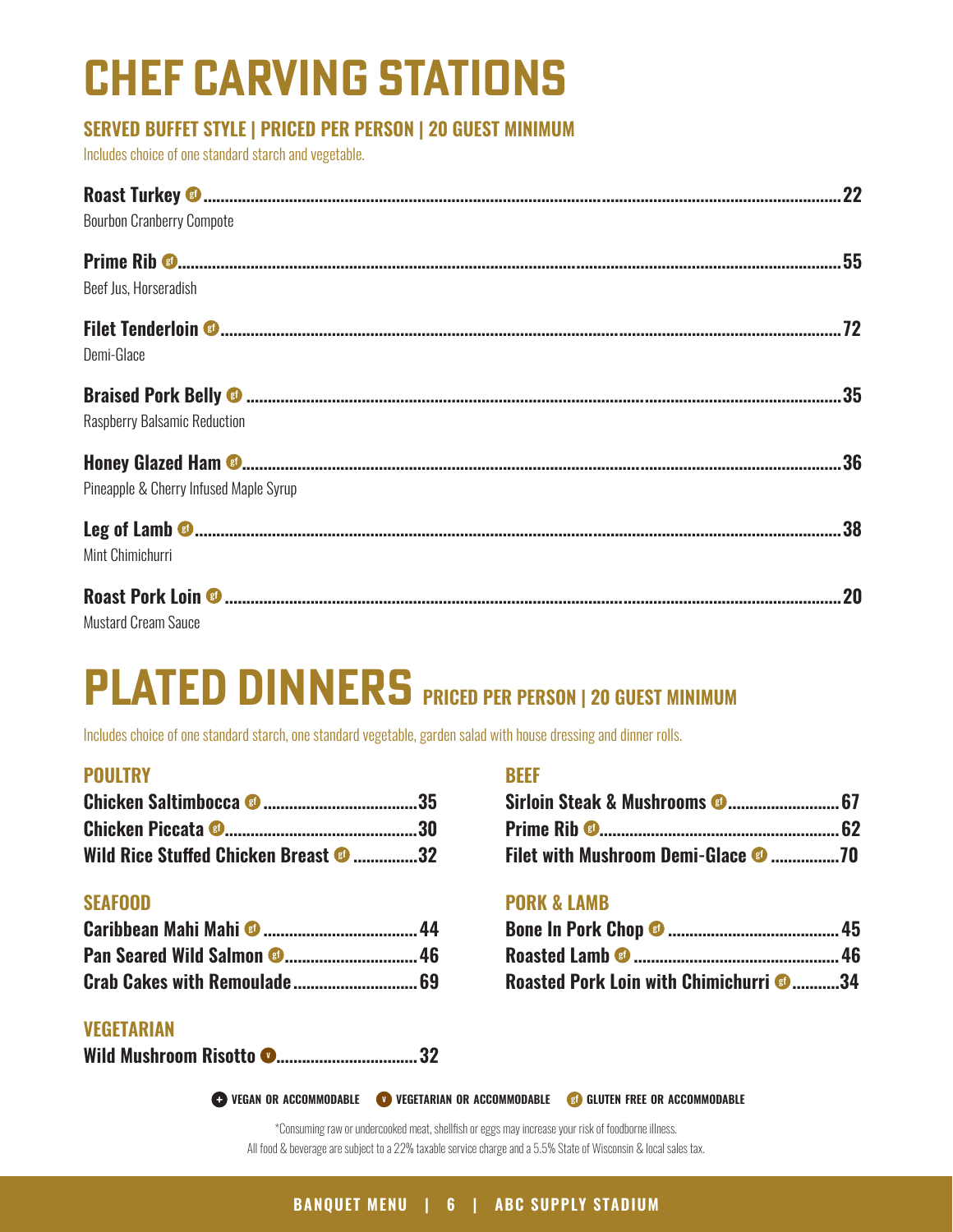### **Dinner buffets**

#### **SERVED BUFFET STYLE | PRICED PER PERSON | 20 GUEST MINIMUM**

Includes choice of one standard starch and vegetable.

| <b>POULTRY</b>                                                           |  |
|--------------------------------------------------------------------------|--|
| Chicken Breast, Sage, Tomato, Boursin, Marsala Cream Sauce               |  |
| <b>Herbed Gravy</b>                                                      |  |
| <b>PORK</b><br>Boneless Pork Loin, Sauteed Mushroom & Blistered Tomatoes |  |
| <b>BEEF</b><br>Mushroom Demi-Glace                                       |  |
| <b>SEAFOOD</b><br>Sweet Chili & Red Pepper Glaze                         |  |
| Drawn Butter, Lemon                                                      |  |
| <b>VEGETARIAN</b>                                                        |  |
| Roasted Seasonal Vegetables, Lemon Cream Sauce, Angel Hair Pasta         |  |

**vegan or accommodable vegetarian or accommodable gluten free or accommodable**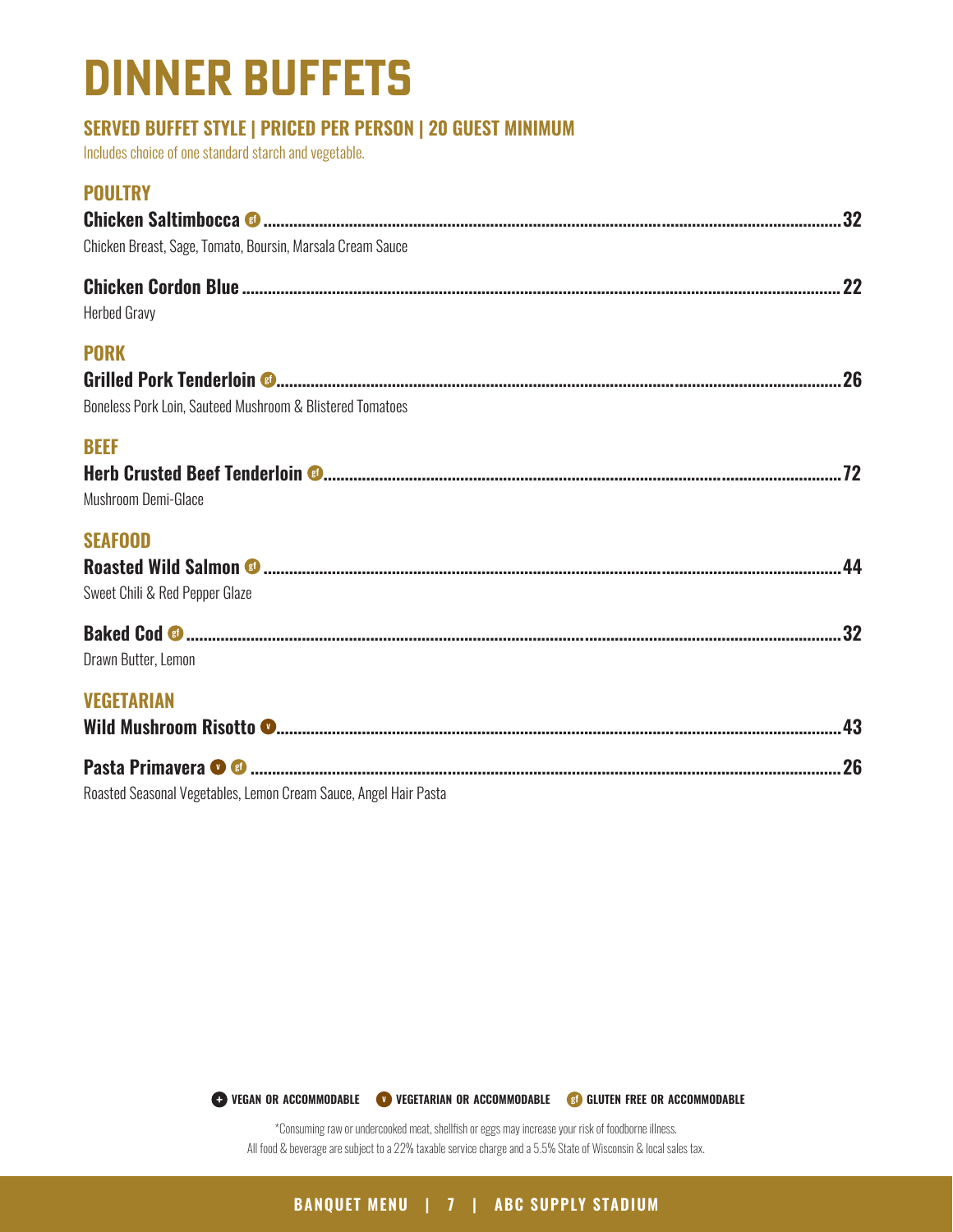### **Vegetable**

#### **STANDARD**

**Garlic Herb Green Beans Roasted Carrots Steamed Broccoli** 

#### **UPGRADE +2**

**Charred Brussel Sprouts Miso Roasted Cauliflower Creamed Garlic Spinach Grilled Asparagus** 

### **Starch**

#### **STANDARD Garlic Mashed Potatoes Rice Pilaf Roasted Red Potatoes**

#### **UPGRADE +2**

**Wild Rice Duchess Potatoes Roasted Butternut Squash**

### **Kids meals**

#### **PRICED PER PERSON | SERVED WITH FRENCH FRIES**

#### **PREPARED FOR 20 GUESTS**

| Assorted Petit Fours & Assorted Mini Cheesecakes |  |
|--------------------------------------------------|--|
| Assorted Macaroon Platter <sup>@</sup> 52        |  |

### **Dessert Plated Dessert**

#### **PRICED PER PERSON**

**vegan or accommodable vegetarian or accommodable gluten free or accommodable**